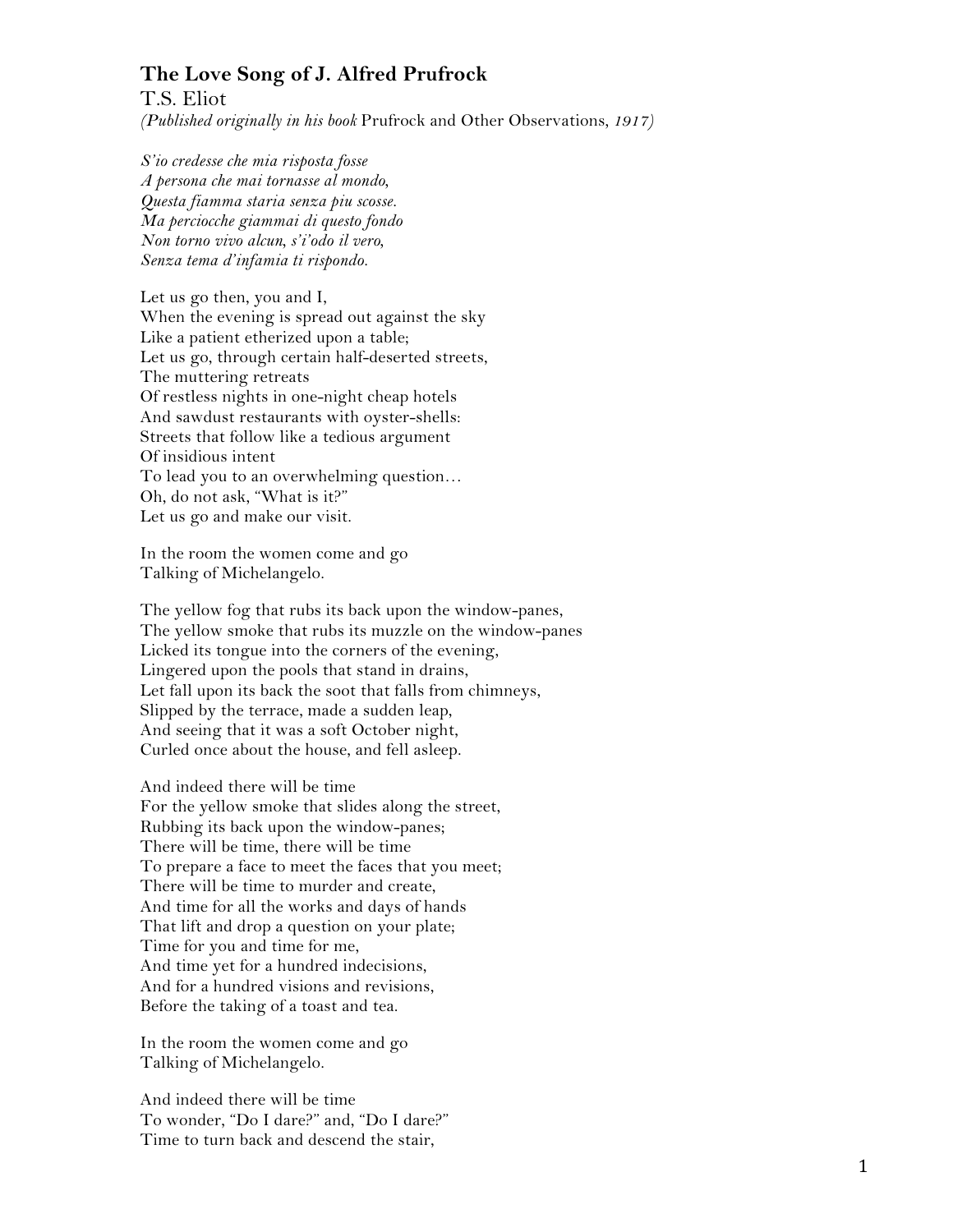With a bald spot in the middle of my hair— [They will say: "How his hair is growing thin!"] My morning coat, my collar mounting firmly to the chin, My necktie rich and modest, but asserted by a simple pin— [They will say: "But how his arms and legs are thin!"] Do I dare Disturb the universe? In a minute there is time For decisions and revisions which a minute will reverse.

For I have known them all already, known them all— Have known the evenings, mornings, afternoons, I have measured out my life with coffee spoons; I know the voices dying with a dying fall Beneath the music from a farther room. So how should I presume?

And I have known the eyes already, known them all— The eyes that fix you in a formulated phrase, And when I am formulated, sprawling on a pin, When I am pinned and wriggling on the wall, Then how should I begin To spit out all the butt-ends of my days and ways? And how should I presume?

And I have known the arms already, known them all— Arms that are braceleted and white and bare [But in the lamplight, downed with light brown hair!] Is it perfume from a dress That makes me so digress? Arms that lie along a table, or wrap about a shawl. And should I then presume? And how should I begin?

. . . . .

Shall I say, I have gone at dusk through narrow streets And watched the smoke that rises from the pipes Of lonely men in shirt-sleeves, leaning out of windows? …

I should have been a pair of ragged claws Scuttling across the floors of silent seas.

. . . . .

And the afternoon, the evening, sleeps so peacefully! Smoothed by long fingers, Asleep… tired… or it malingers, Stretched on the floor, here beside you and me. Should I, after tea and cakes and ices, Have the strength to force the moment to its crisis? But though I have wept and fasted, wept and prayed, Though I have seen my head [grown slightly bald] brought in upon a platter, I am no prophet—and here's no great matter; I have seen the moment of my greatness flicker, And I have seen the eternal Footman hold my coat, and snicker, And in short, I was afraid.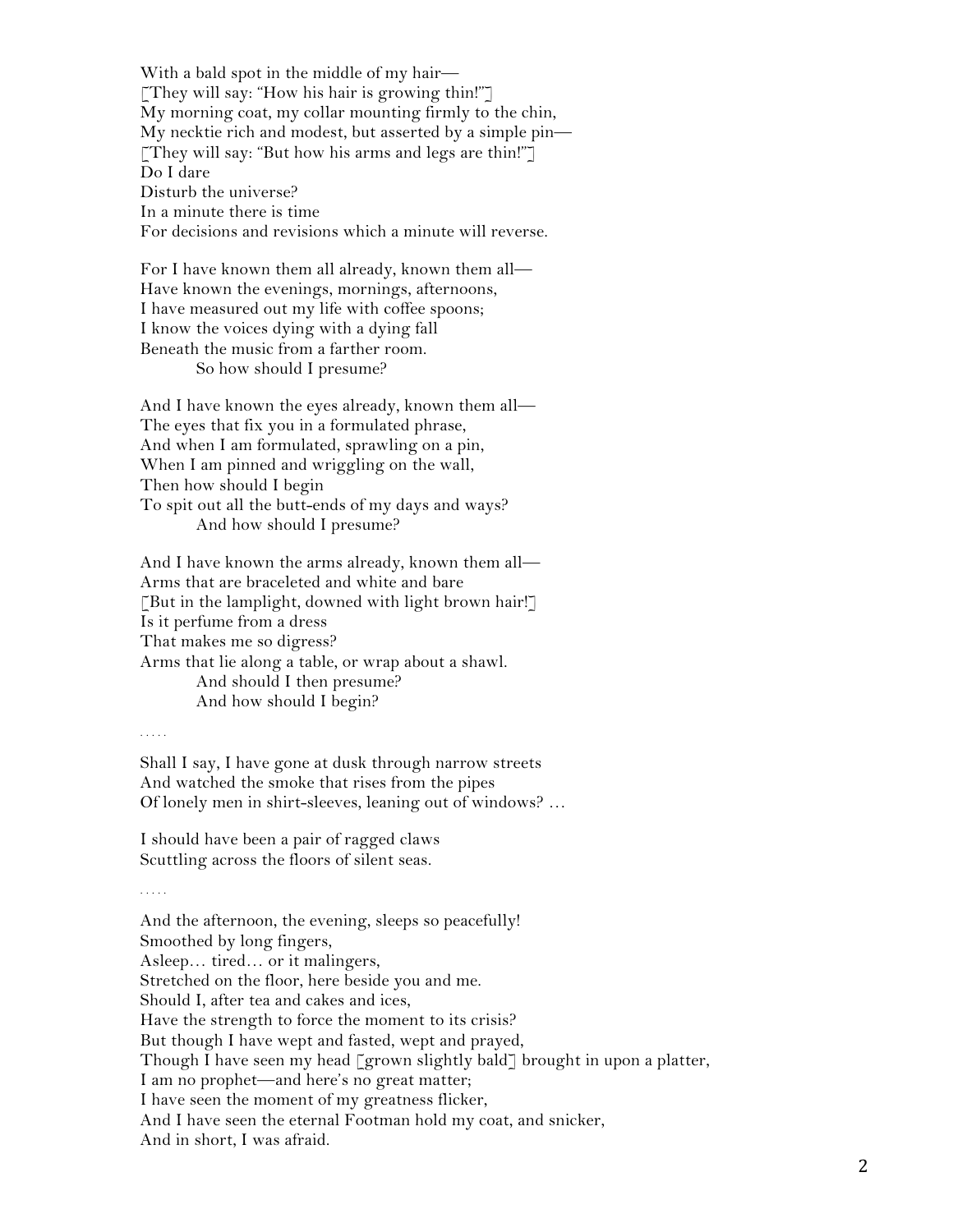And would it have been worth it, after all, After the cups, the marmalade, the tea, Among the porcelain, among some talk of you and me, Would it have been worth while, To have bitten off the matter with a smile, To have squeezed the universe into a ball To roll it toward some overwhelming question, To say: "I am Lazarus, come from the dead, Come back to tell you all, I shall tell you all"— If one, settling a pillow by her head, Should say: "That is not what I meant at all.

That is not it, at all."

And would it have been worth it, after all, Would it have been worth while, After the sunsets and the dooryards and the sprinkled streets, After the novels, after the teacups, after the skirts that trail along the floor— And this, and so much more?— It is impossible to say just what I mean! But as if a magic lantern threw the nerves in patterns on a screen: Would it have been worth while If one, settling a pillow or throwing off a shawl, And turning toward the window, should say: "That is not it at all,

That is not what I meant, at all."

. . . . .

No! I am not Prince Hamlet, nor was meant to be; Am an attendant lord, one that will do To swell a progress, start a scene or two, Advise the prince; no doubt, an easy tool, Deferential, glad to be of use, Politic, cautious, and meticulous; Full of high sentence, but a bit obtuse; At times, indeed, almost ridiculous— Almost, at times, the Fool.

I grow old… I grow old… I shall wear the bottoms of my trousers rolled.

Shall I part my hair behind? Do I dare to eat a peach? I shall wear white flannel trousers, and walk upon the beach. I have heard the mermaids singing, each to each.

I do not think that they will sing to me.

I have seen them riding seaward on the waves Combing the white hair of the waves blown back When the wind blows the water white and black.

We have lingered in the chambers of the sea By sea-girls wreathed with seaweed red and brown Till human voices wake us, and we drown.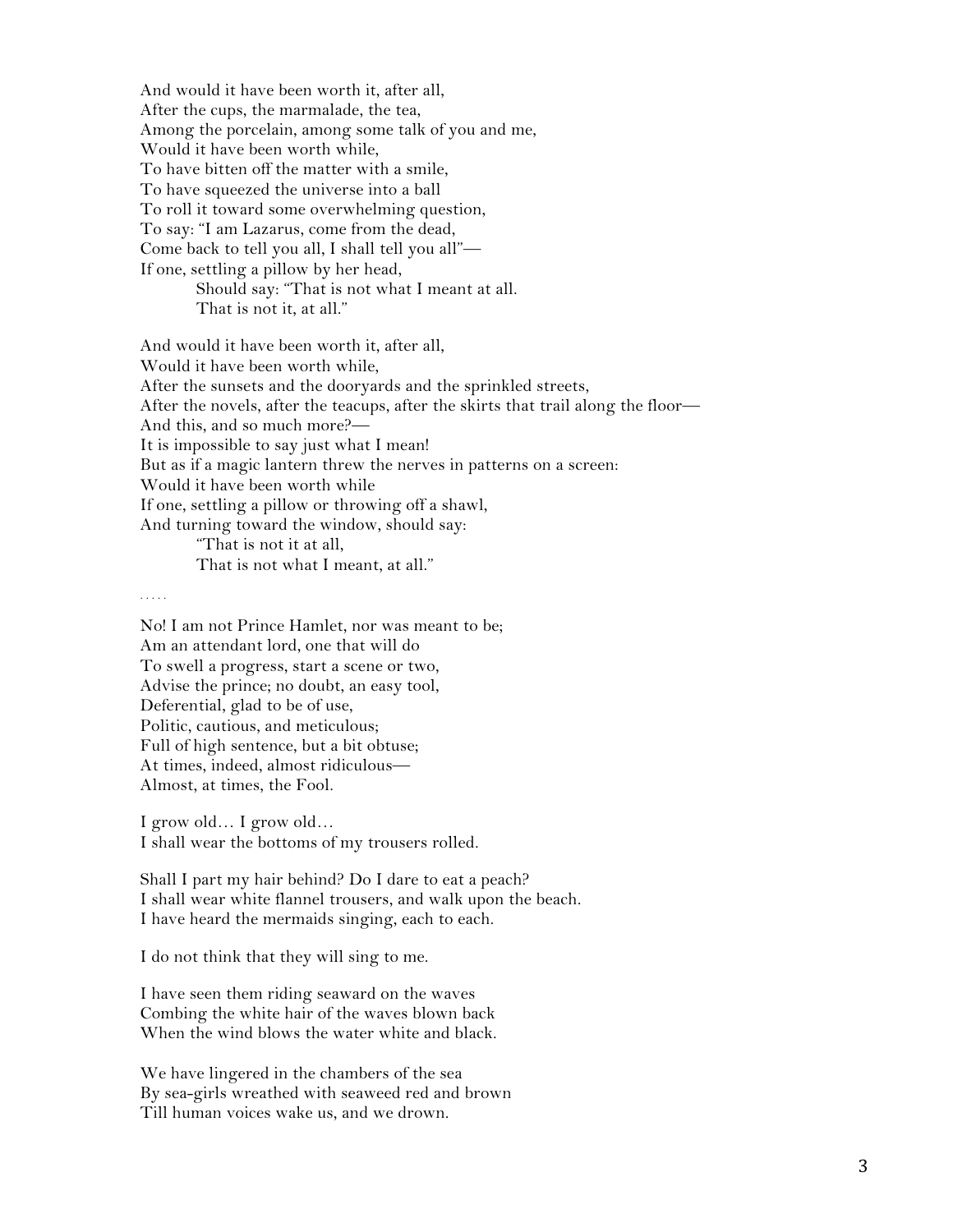### **"I am, you anxious one. Do you not hear me"**

By Rainer Maria Rilke from the *Book of Hours*

I am, you anxious one. Do you not hear me rush to claim you with each eager sense? Now my feelings have found wings, and, circling, whitely fly about your countenance. Here my spirit in its dress of stillness stands before you, — oh, do you not see? In your glance does not my Maytime prayer grow to ripeness as upon a tree? Dreamer, it is I who am your dream. But would you awake, I am your will, and master of all splendor, and I grow to a sphere, like stars poised high and still, with time's singular city stretched below.

### **"The sovereigns of the world are old"** By Rainer Maria Rilke from the *Book of Hours*

The sovereigns of the world are old and they will have no heirs at all. Death took their sons when they were small, and their pale daughters soon resigned to force frail crowns they could not hold. The mob breaks these to bits of gold that the world's master, shrewd and bold, melts in the fire to enginery that sullenly serves his desires, but fortune is not in his hire. The ore is homesick. It is eager to leave the coins and turning wheels that offer it a life so meagre. From coffers and from factories it would flow back into the veins of gaping mountains whence it came, that close upon it once again.

## **"Now the hour bows down, it touches me, throbs"** By Rainer Maria Rilke from the *Book of Hours*

Now the hour bows down, it touches me, throbs metallic, lucid and bold: my senses are trembling. I feel my own power – on the plastic day I lay hold. Until I perceived it, no thing was complete, but waited, hushed, unfulfilled. My vision is ripe, to each glance like a bride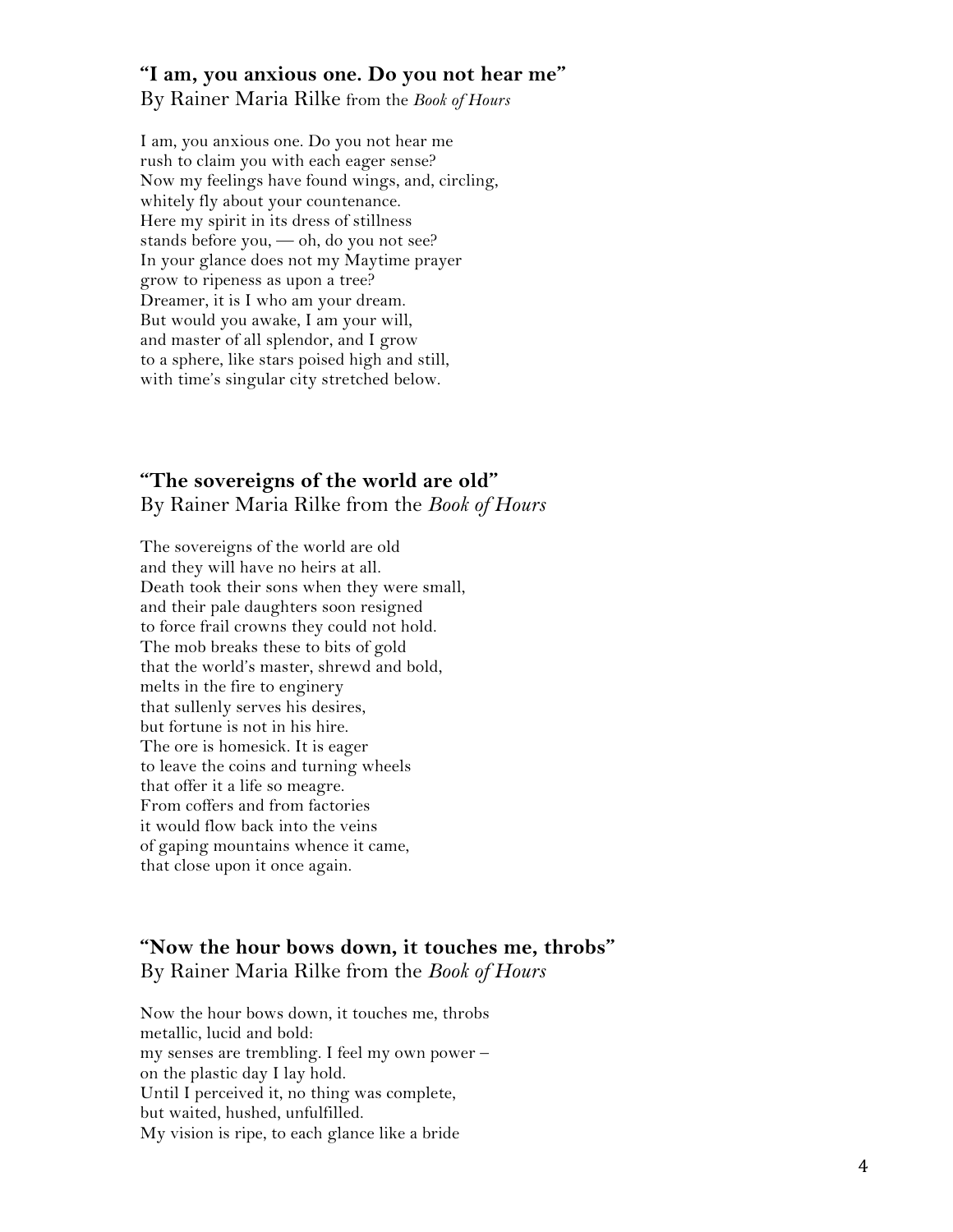comes softly the thing that was willed. There is nothing too small, but my tenderness paints it large on a background of gold, and I prize it, not knowing whose soul at the sight, released, may unfold...

# **"I Am Much Too Alone in This World, Yet Not Alone"** By Rainer Maria Rilke

I am much too alone in this world, yet not alone enough to truly consecrate the hour. I am much too small in this world, yet not small enough to be to you just object and thing, dark and smart. I want my free will and want it accompanying the path which leads to action; and want during times that beg questions, where something is up, to be among those in the know, or else be alone.

I want to mirror your image to its fullest perfection, never be blind or too old to uphold your weighty wavering reflection. I want to unfold. Nowhere I wish to stay crooked, bent; for there I would be dishonest, untrue. I want my conscience to be true before you; want to describe myself like a picture I observed for a long time, one close up, like a new word I learned and embraced, like the everday jug, like my mother's face, like a ship that carried me along through the deadliest storm.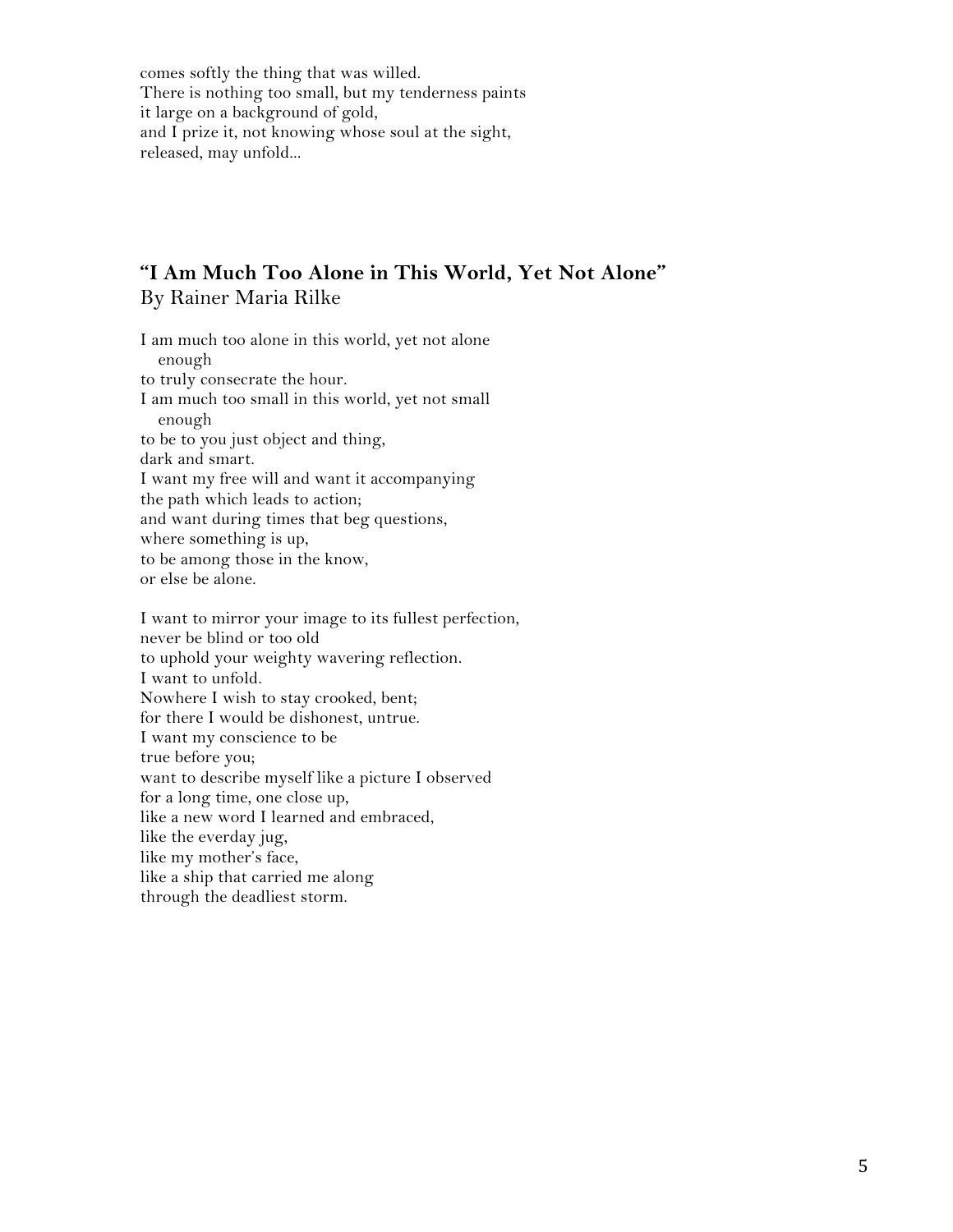# **O Little Root of a Dream**

By Paul Celan

O little root of a dream you hold me here undermined by blood, no longer visible to anyone, property of death.

Curve a face that there may be speech, of earth, of ardor, of things with eyes, even here, where you read me blind,

even here, where you refute me, to the letter.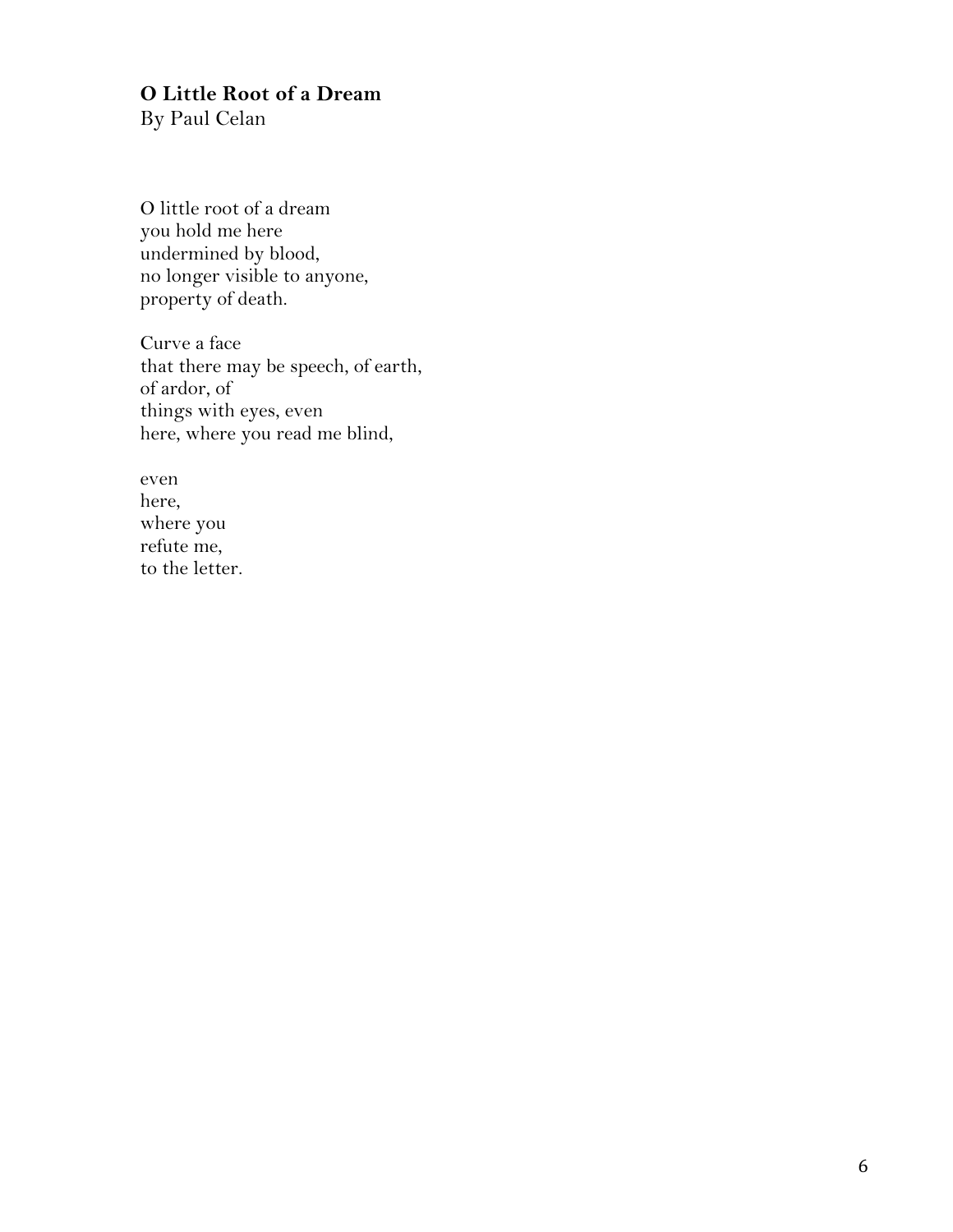Part Four: Time and Eternity" By Emily Dickinson (1830–86) Collected in her Complete Poems (1924)

IV

SAFE in their alabaster chambers, Untouched by morning and untouched by noon, Sleep the meek members of the resurrection, Rafter of satin, and roof of stone.

Light laughs the breeze in her castle of sunshine; Babbles the bee in a stolid ear; Pipe the sweet birds in ignorant cadence,— Ah, what sagacity perished here!

Grand go the years in the crescent above them; Worlds scoop their arcs, and firmaments row, Diadems drop and Doges surrender, Soundless as dots on a disk of snow.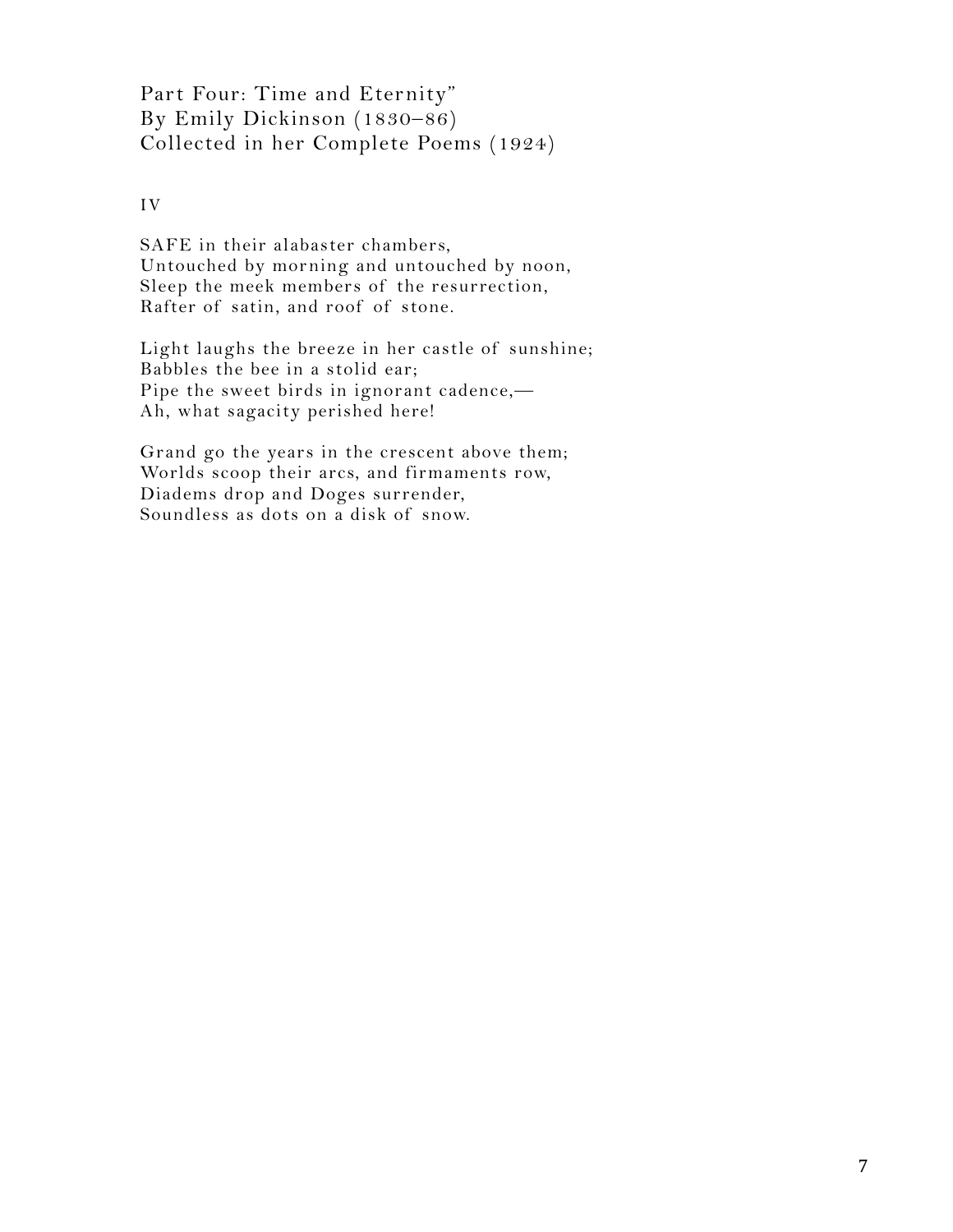# **Be Drunk** By Charles Baudelaire

You have to be always drunk. That's all there is to it—it's the only way. So as not to feel the horrible burden of time that breaks your back and bends you to the earth, you have to be continually drunk.

But on what? Wine, poetry or virtue, as you wish. But be drunk.

And if sometimes, on the steps of a palace or the green grass of a ditch, in the mournful solitude of your room, you wake again, drunkenness already diminishing or gone, ask the wind, the wave, the star, the bird, the clock, everything that is flying, everything that is groaning, everything that is rolling, everything that is singing, everything that is speaking . . . ask what time it is and wind, wave, star, bird, clock will answer you: "It is time to be drunk! So as not to be the martyred slaves of time, be drunk, be continually drunk! On wine, on poetry or on virtue as you wish."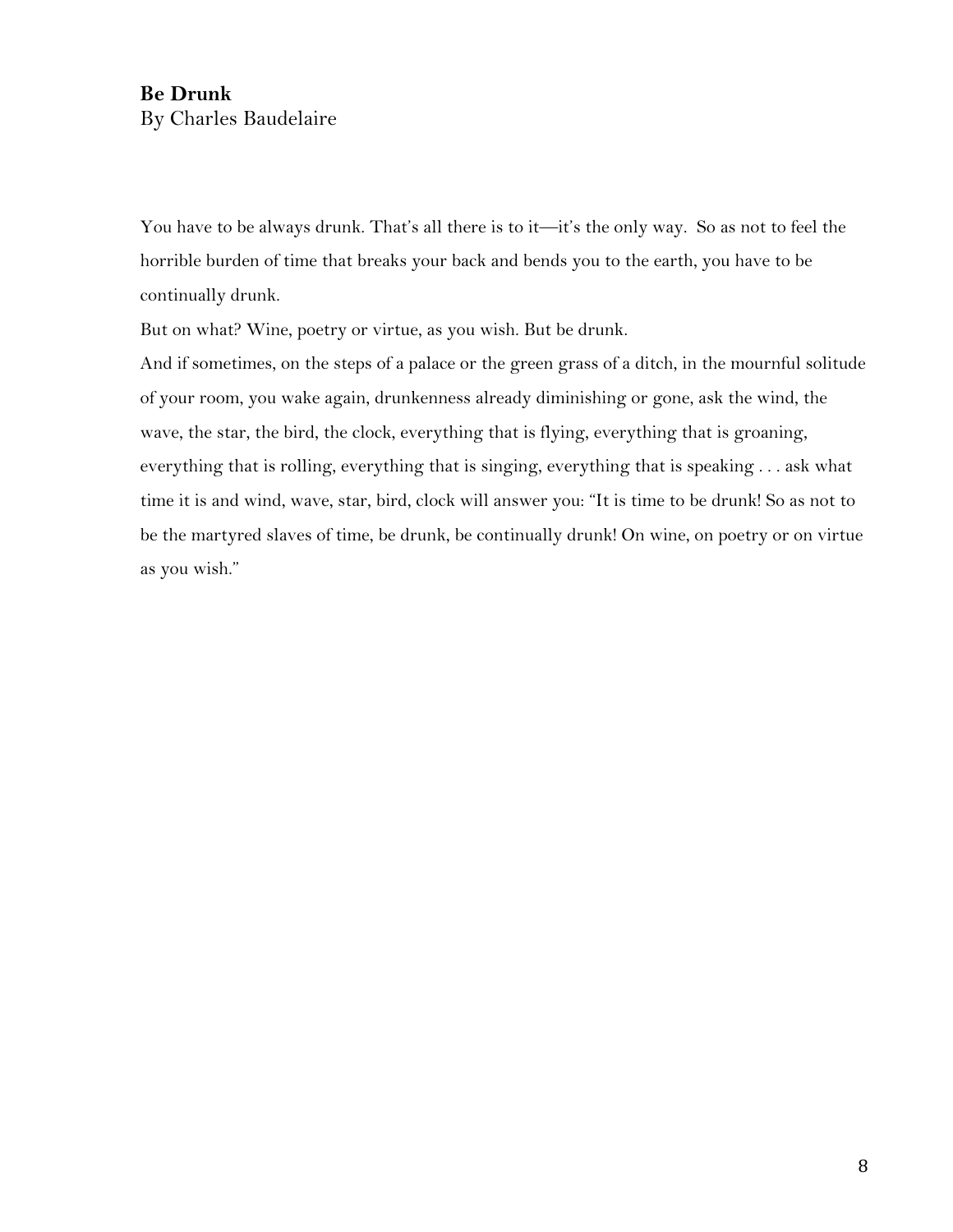### **t h e s u i c i d e k i d**

by Charles Bukowski

I went to the worst of bars hoping to get killed. but all I could do was to g e t d r u n k again. worse, the bar patrons even ended up liking me. there I was trying to get pushed over the dark e d g e and I ended up with free drinks while somewhere else some poor son-of-a-bitch was in a hospital b e d , tubes sticking out all over h i m as he fought like hell to live. n o b o d y w o u l d h e l p m e d i e a s the drinks kept coming, as the next day waited for me with its steel clamps, its stinking anonymity, its incogitant attitude. death doesn't always c o m e r u n n i n g when you call i t , not even if you c a l l i t from a shining c a s t l e or from an ocean liner or from the best bar on earth (or the worst). such impertinence only makes the gods hesitate and delay. a s k m e : I ' m 7 2 .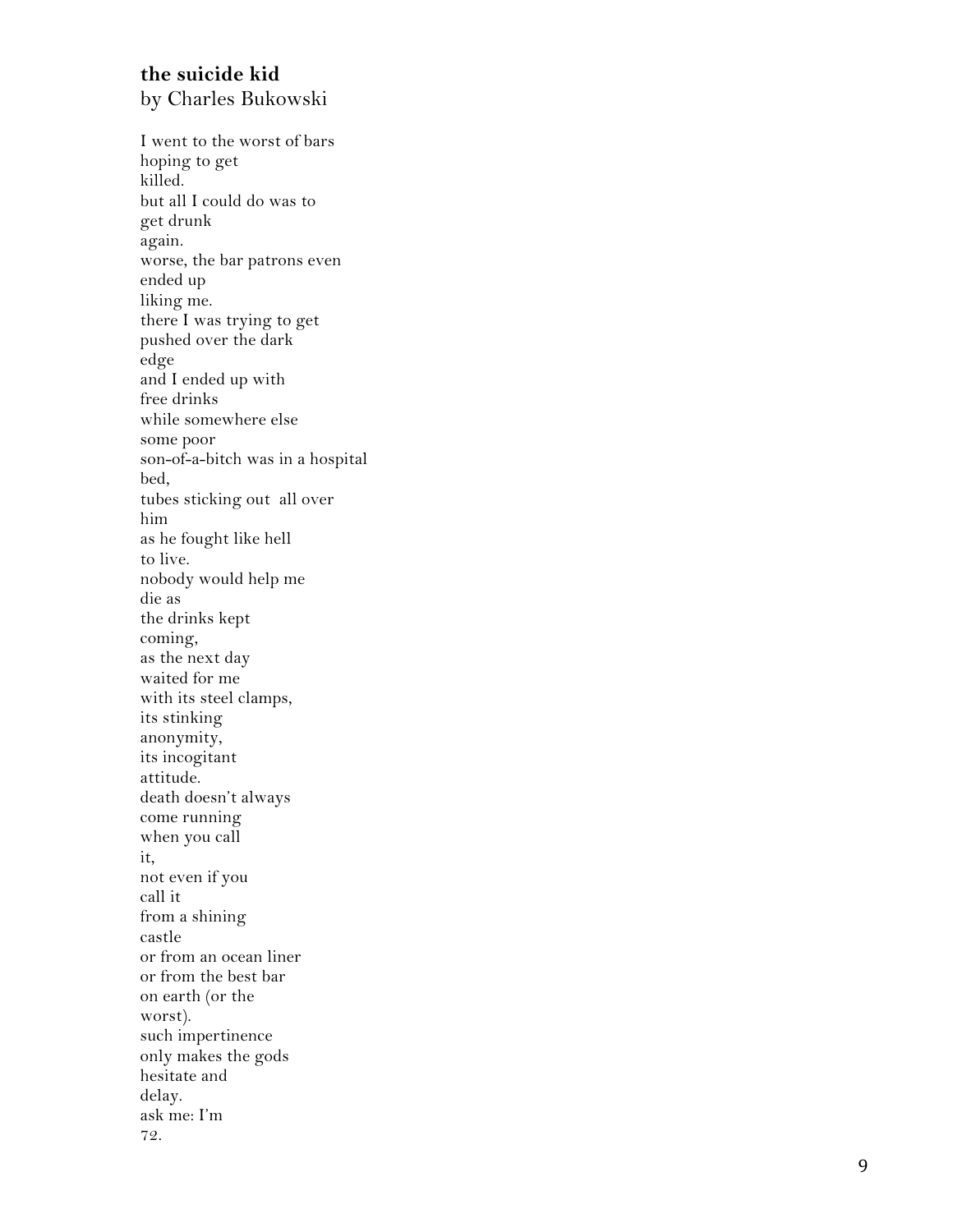**The Raven** By Edgar Allan Poe

Once upon a midnight dreary, while I pondered, weak and weary, Over many a quaint and curious volume of forgotten lore, While I nodded, nearly napping, suddenly there came a tapping, As of some one gently rapping, rapping at my chamber door. "Tis some visitor," I muttered, "tapping at my chamber door-Only this, and nothing more."

Ah, distinctly I remember it was in the bleak December, And each separate dying ember wrought its ghost upon the floor. Eagerly I wished the morrow;- vainly I had sought to borrow From my books surcease of sorrow- sorrow for the lost Lenore-For the rare and radiant maiden whom the angels name Lenore-Nameless here for evermore.

And the silken sad uncertain rustling of each purple curtain Thrilled me- filled me with fantastic terrors never felt before; So that now, to still the beating of my heart, I stood repeating, "'Tis some visitor entreating entrance at my chamber door-Some late visitor entreating entrance at my chamber door;- This it is, and nothing more."

Presently my soul grew stronger; hesitating then no longer, "Sir," said I, "or Madam, truly your forgiveness I implore; But the fact is I was napping, and so gently you came rapping, And so faintly you came tapping, tapping at my chamber door, That I scarce was sure I heard you"- here I opened wide the door;- Darkness there, and nothing more.

Deep into that darkness peering, long I stood there wondering, fearing, Doubting, dreaming dreams no mortals ever dared to dream before; But the silence was unbroken, and the stillness gave no token, And the only word there spoken was the whispered word, "Lenore!" This I whispered, and an echo murmured back the word, "Lenore!"- Merely this, and nothing more.

Back into the chamber turning, all my soul within me burning, Soon again I heard a tapping somewhat louder than before. "Surely," said I, "surely that is something at my window lattice: Let me see, then, what thereat is, and this mystery explore-Let my heart be still a moment and this mystery explore;-'Tis the wind and nothing more."

Open here I flung the shutter, when, with many a flirt and flutter, In there stepped a stately raven of the saintly days of yore; Not the least obeisance made he; not a minute stopped or stayed he; But, with mien of lord or lady, perched above my chamber door-Perched upon a bust of Pallas just above my chamber door-Perched, and sat, and nothing more.

Then this ebony bird beguiling my sad fancy into smiling, By the grave and stern decorum of the countenance it wore.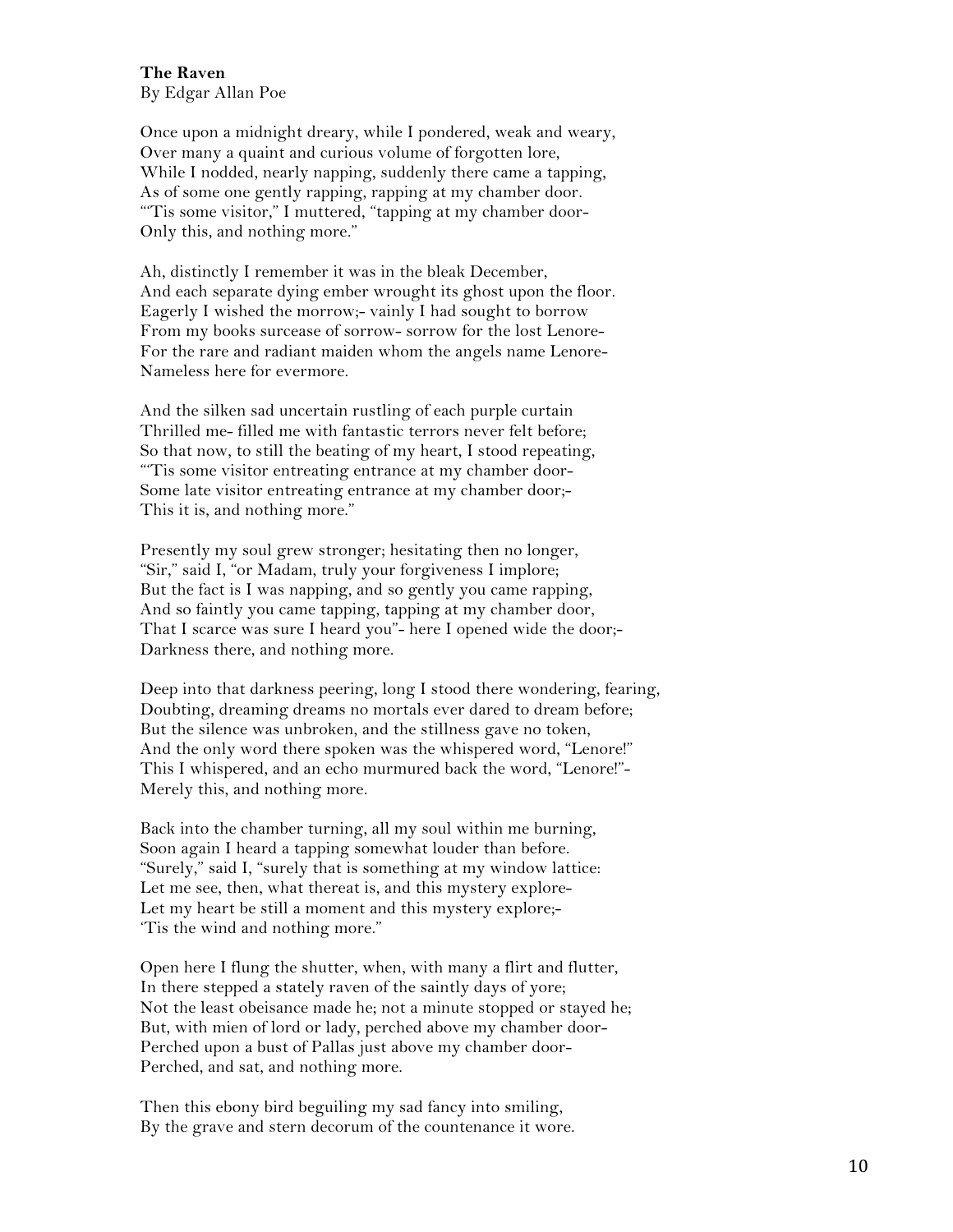"Though thy crest be shorn and shaven, thou," I said, "art sure no craven, Ghastly grim and ancient raven wandering from the Nightly shore-Tell me what thy lordly name is on the Night's Plutonian shore!" Quoth the Raven, "Nevermore."

Much I marvelled this ungainly fowl to hear discourse so plainly, Though its answer little meaning- little relevancy bore; For we cannot help agreeing that no living human being Ever yet was blest with seeing bird above his chamber door-Bird or beast upon the sculptured bust above his chamber door, With such name as "Nevermore."

But the raven, sitting lonely on the placid bust, spoke only That one word, as if his soul in that one word he did outpour. Nothing further then he uttered- not a feather then he fluttered-Till I scarcely more than muttered, "other friends have flown before-On the morrow he will leave me, as my hopes have flown before." Then the bird said, "Nevermore."

Startled at the stillness broken by reply so aptly spoken, "Doubtless," said I, "what it utters is its only stock and store, Caught from some unhappy master whom unmerciful Disaster Followed fast and followed faster till his songs one burden bore-Till the dirges of his Hope that melancholy burden bore Of 'Never- nevermore'."

But the Raven still beguiling all my fancy into smiling, Straight I wheeled a cushioned seat in front of bird, and bust and door; Then upon the velvet sinking, I betook myself to linking Fancy unto fancy, thinking what this ominous bird of yore-What this grim, ungainly, ghastly, gaunt and ominous bird of yore Meant in croaking "Nevermore."

This I sat engaged in guessing, but no syllable expressing To the fowl whose fiery eyes now burned into my bosom's core; This and more I sat divining, with my head at ease reclining On the cushion's velvet lining that the lamplight gloated o'er, But whose velvet violet lining with the lamplight gloating o'er, She shall press, ah, nevermore!

Then methought the air grew denser, perfumed from an unseen censer Swung by Seraphim whose footfalls tinkled on the tufted floor. "Wretch," I cried, "thy God hath lent thee- by these angels he hath sent thee Respite- respite and nepenthe, from thy memories of Lenore! Quaff, oh quaff this kind nepenthe and forget this lost Lenore!" Quoth the Raven, "Nevermore."

"Prophet!" said I, "thing of evil!- prophet still, if bird or devil!- Whether Tempter sent, or whether tempest tossed thee here ashore, Desolate yet all undaunted, on this desert land enchanted-On this home by horror haunted- tell me truly, I implore-Is there- is there balm in Gilead?- tell me- tell me, I implore!" Quoth the Raven, "Nevermore."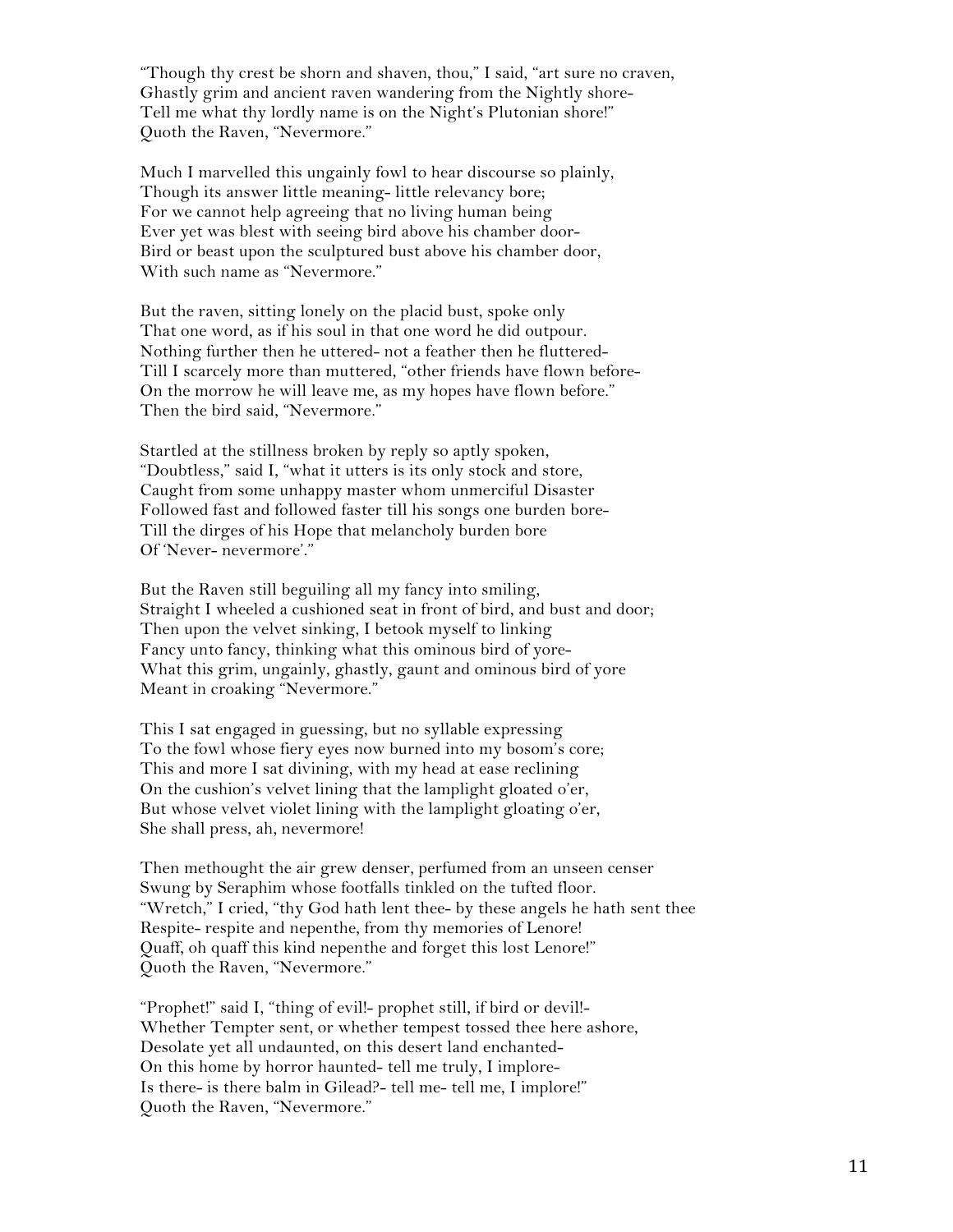"Prophet!" said I, "thing of evil- prophet still, if bird or devil! By that Heaven that bends above us- by that God we both adore-Tell this soul with sorrow laden if, within the distant Aidenn, It shall clasp a sainted maiden whom the angels name Lenore-Clasp a rare and radiant maiden whom the angels name Lenore." Quoth the Raven, "Nevermore."

"Be that word our sign in parting, bird or fiend," I shrieked, upstarting- "Get thee back into the tempest and the Night's Plutonian shore! Leave no black plume as a token of that lie thy soul hath spoken! Leave my loneliness unbroken!- quit the bust above my door! Take thy beak from out my heart, and take thy form from off my door!" Quoth the Raven, "Nevermore."

And the Raven, never flitting, still is sitting, still is sitting On the pallid bust of Pallas just above my chamber door; And his eyes have all the seeming of a demon's that is dreaming, And the lamplight o'er him streaming throws his shadow on the floor; And my soul from out that shadow that lies floating on the floor Shall be lifted- nevermore!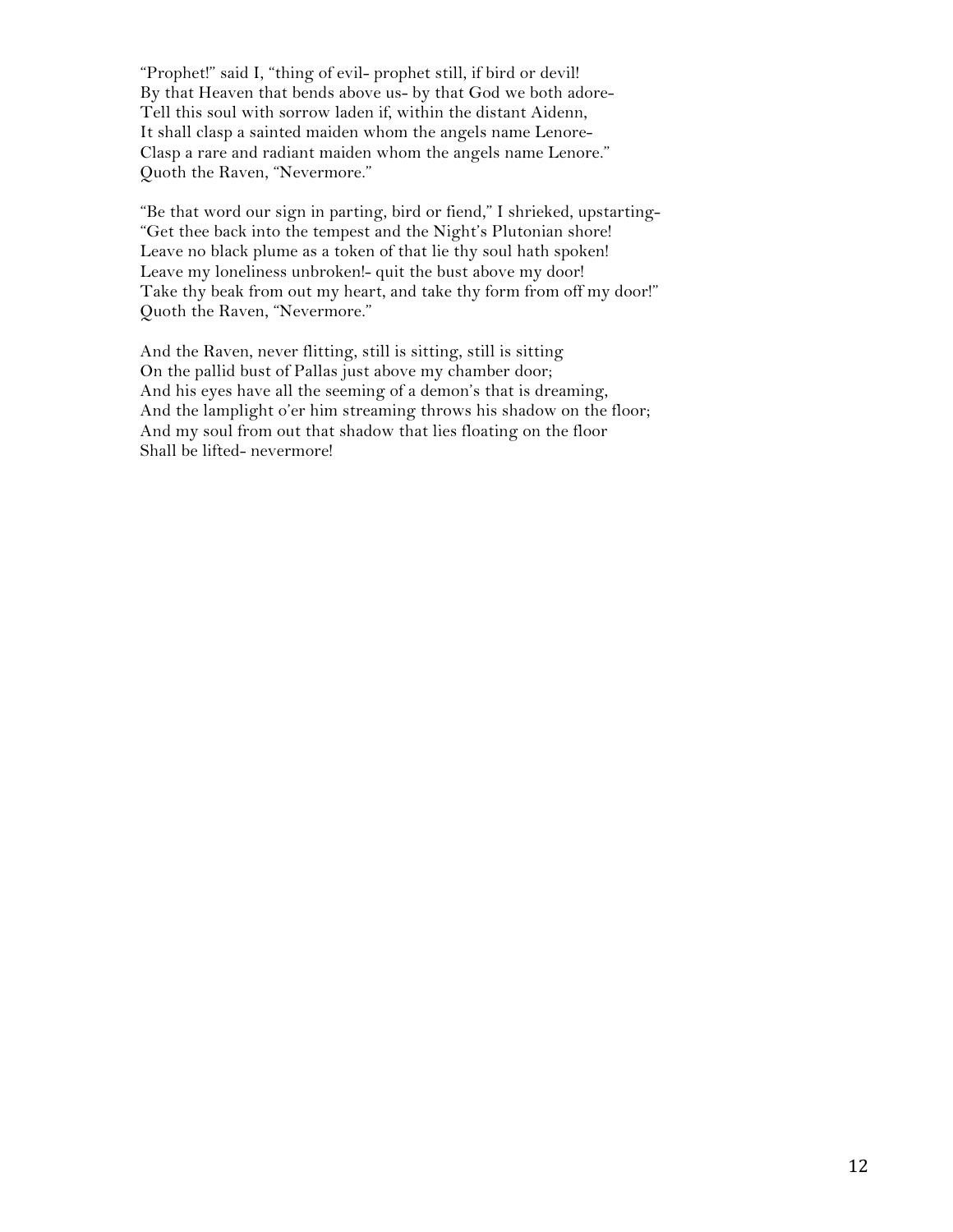## **Kaddish, Part I**

By Allen Ginsberg

For Naomi Ginsberg, 1894-1956

| Strange now to think of you, gone without corsets & eyes, while I walk on<br>the sunny pavement of Greenwich Village.                                                              |
|------------------------------------------------------------------------------------------------------------------------------------------------------------------------------------|
| downtown Manhattan, clear winter noon, and I've been up all night, talking,<br>talking, reading the Kaddish aloud, listening to Ray Charles blues<br>shout blind on the phonograph |
|                                                                                                                                                                                    |
| the rhythm the rhythm-and your memory in my head three years after-                                                                                                                |
| And read Adonais' last triumphant stanzas aloud-wept, realizing                                                                                                                    |
| how we suffer-                                                                                                                                                                     |
| And how Death is that remedy all singers dream of, sing, remember,                                                                                                                 |
| prophesy as in the Hebrew Anthem, or the Buddhist Book of An-                                                                                                                      |
| swers—and my own imagination of a withered leaf—at dawn—                                                                                                                           |
| Dreaming back thru life, Your time—and mine accelerating toward Apocalypse,                                                                                                        |
| the final moment-the flower burning in the Day-and what comes after,                                                                                                               |
| looking back on the mind itself that saw an American city                                                                                                                          |
| a flash away, and the great dream of Me or China, or you and a phantom                                                                                                             |
| Russia, or a crumpled bed that never existed-                                                                                                                                      |
| like a poem in the dark—escaped back to Oblivion—                                                                                                                                  |
| No more to say, and nothing to weep for but the Beings in the Dream,                                                                                                               |
| trapped in its disappearance,                                                                                                                                                      |
| sighing, screaming with it, buying and selling pieces of phantom, worship-                                                                                                         |
| ping each other,                                                                                                                                                                   |
| worshipping the God included in it all-longing or inevitability?-while it                                                                                                          |
| lasts, a Vision-anything more?                                                                                                                                                     |
| It leaps about me, as I go out and walk the street, look back over my shoulder,                                                                                                    |
| Seventh Avenue, the battlements of window office buildings shoul-                                                                                                                  |
| dering each other high, under a cloud, tall as the sky an instant-and                                                                                                              |
| the sky above-an old blue place.                                                                                                                                                   |
| or down the Avenue to the south, to-as I walk toward the Lower East Side                                                                                                           |
| -where you walked 50 years ago, little girl-from Russia, eating the                                                                                                                |
| first poisonous tomatoes of America frightened on the dock                                                                                                                         |
| then struggling in the crowds of Orchard Street toward what?-toward Newark-                                                                                                        |
| toward candy store, first home-made sodas of the century, hand-churned ice                                                                                                         |
| cream in backroom on musty brownfloor boards-                                                                                                                                      |
| Toward education marriage nervous breakdown, operation, teaching school,                                                                                                           |
| and learning to be mad, in a dream—what is this life?                                                                                                                              |
| Toward the Key in the window—and the great Key lays its head of light                                                                                                              |
| on top of Manhattan, and over the floor, and lays down on the                                                                                                                      |
| sidewalk—in a single vast beam, moving, as I walk down First toward                                                                                                                |
| the Yiddish Theater—and the place of poverty                                                                                                                                       |
| you knew, and I know, but without caring now—Strange to have moved                                                                                                                 |
| thru Paterson, and the West, and Europe and here again,                                                                                                                            |
| with the cries of Spaniards now in the doorstops doors and dark boys on                                                                                                            |
| the street, fire escapes old as you                                                                                                                                                |
| -Tho you're not old now, that's left here with me                                                                                                                                  |
| Myself, anyhow, maybe as old as the universe-and I guess that dies with                                                                                                            |
| us—enough to cancel all that comes—What came is gone forever                                                                                                                       |
| every time-                                                                                                                                                                        |
|                                                                                                                                                                                    |
|                                                                                                                                                                                    |
| That's good! That leaves it open for no regret—no fear radiators, lacklove,                                                                                                        |
| torture even toothache in the end-<br>Though while it comes it is a lion that eats the soul—and the lamb, the soul,                                                                |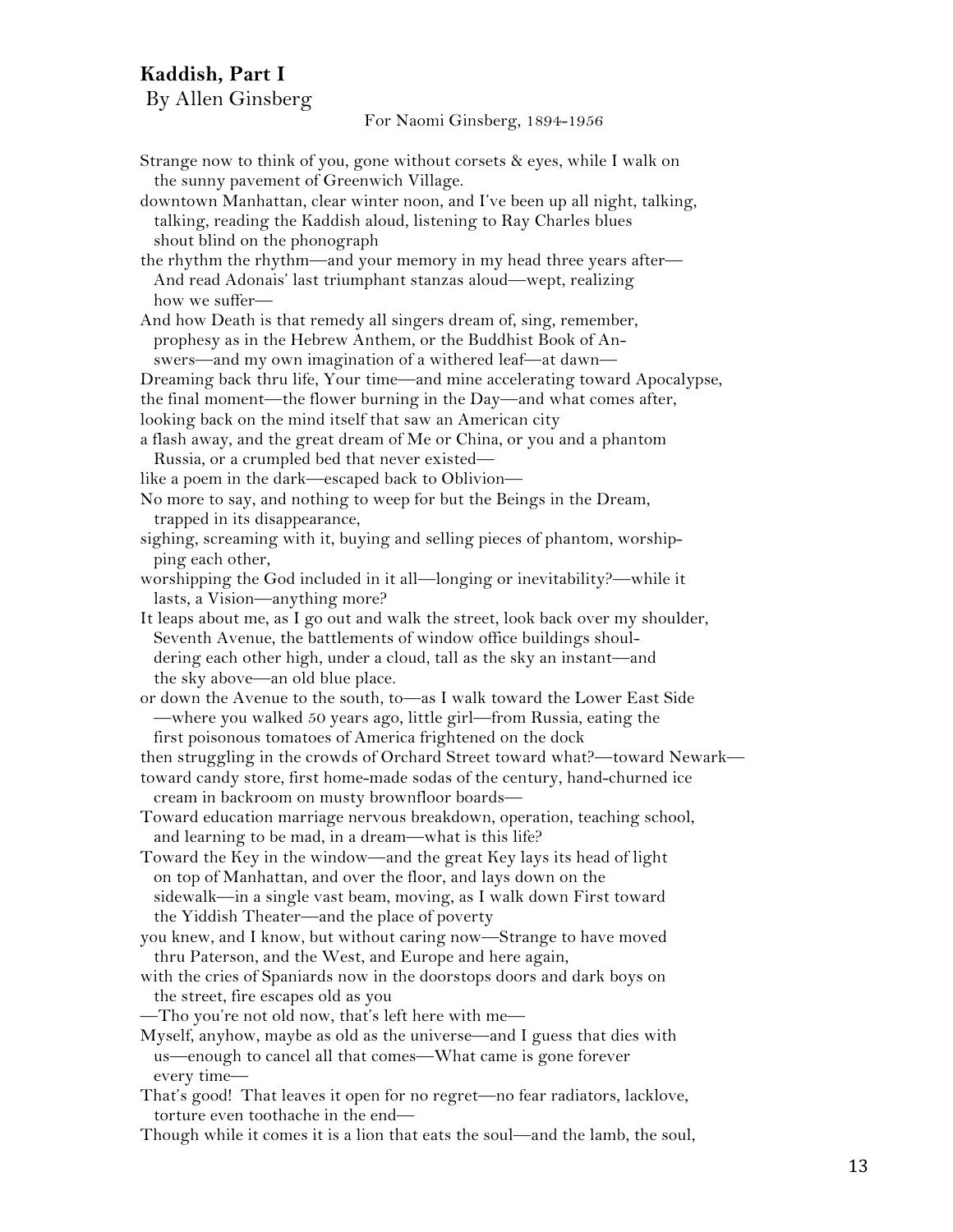in us, alas, offering itself in sacrifice to change's fierce hunger—hair and teeth—and the roar of bonepain, skull bare, break rib, rot-skin, braintricked Implacability.

Ai! ai! we do worse! We are in a fix! And you're out, Death let you out, Death had the Mercy, you're done with your century, done with God, done with the path thru it—Done with yourself at last—Pure —Back to the Babe dark before your Father, before us all—before the world—

There, rest. No more suffering for you. I know where you've gone, it's good.

- No more flowers in the summer fields of New York, no joy now, no more fear of Louis,
- and no more of his sweetness and glasses, his high school decades, debts, loves, frightened telephone calls, conception beds, relatives, hands—
- No more of sister Elanor,—she gone before you—we kept it secret you killed her—or she killed herself to bear with you—an arthritic heart —But Death's killed you both—No matter—
- Nor your memory of your mother, 1915 tears in silent movies weeks and weeks—forgetting, agrieve watching Marie Dressler address humanity, Chaplin dance in youth,

or Boris Godunov, Chaliapin's at the Met, halling his voice of a weeping Czar —by standing room with Elanor & Max—watching also the Capital ists take seats in Orchestra, white furs, diamonds,

- with the YPSL's hitch-hiking thru Pennsylvania, in black baggy gym skirts pants, photograph of 4 girls holding each other round the waste, and laughing eye, too coy, virginal solitude of 1920
- all girls grown old, or dead now, and that long hair in the grave—lucky to have husbands later—
- You made it—I came too—Eugene my brother before (still grieving now and will gream on to his last stiff hand, as he goes thru his cancer—or kill —later perhaps—soon he will think—)
- And it's the last moment I remember, which I see them all, thru myself, now —tho not you
- I didn't foresee what you felt—what more hideous gape of bad mouth came first—to you—and were you prepared?
- To go where? In that Dark—that—in that God? a radiance? A Lord in the Void? Like an eye in the black cloud in a dream? Adonoi at last, with you?

Beyond my remembrance! Incapable to guess! Not merely the yellow skull in the grave, or a box of worm dust, and a stained ribbon—Deathshead with Halo? can you believe it?

- Is it only the sun that shines once for the mind, only the flash of existence, than none ever was?
- Nothing beyond what we have—what you had—that so pitiful—yet Triumph,
- to have been here, and changed, like a tree, broken, or flower—fed to the ground—but made, with its petals, colored, thinking Great Universe, shaken, cut in the head, leaf stript, hid in an egg crate hospital, cloth wrapped, sore—freaked in the moon brain, Naughtless.

No flower like that flower, which knew itself in the garden, and fought the knife—lost

Cut down by an idiot Snowman's icy—even in the Spring—strange ghost thought some—Death—Sharp icicle in his hand—crowned with old roses—a dog for his eyes—cock of a sweatshop—heart of electric irons.

All the accumulations of life, that wear us out—clocks, bodies, consciousness, shoes, breasts—begotten sons—your Communism—'Paranoia' into hospitals.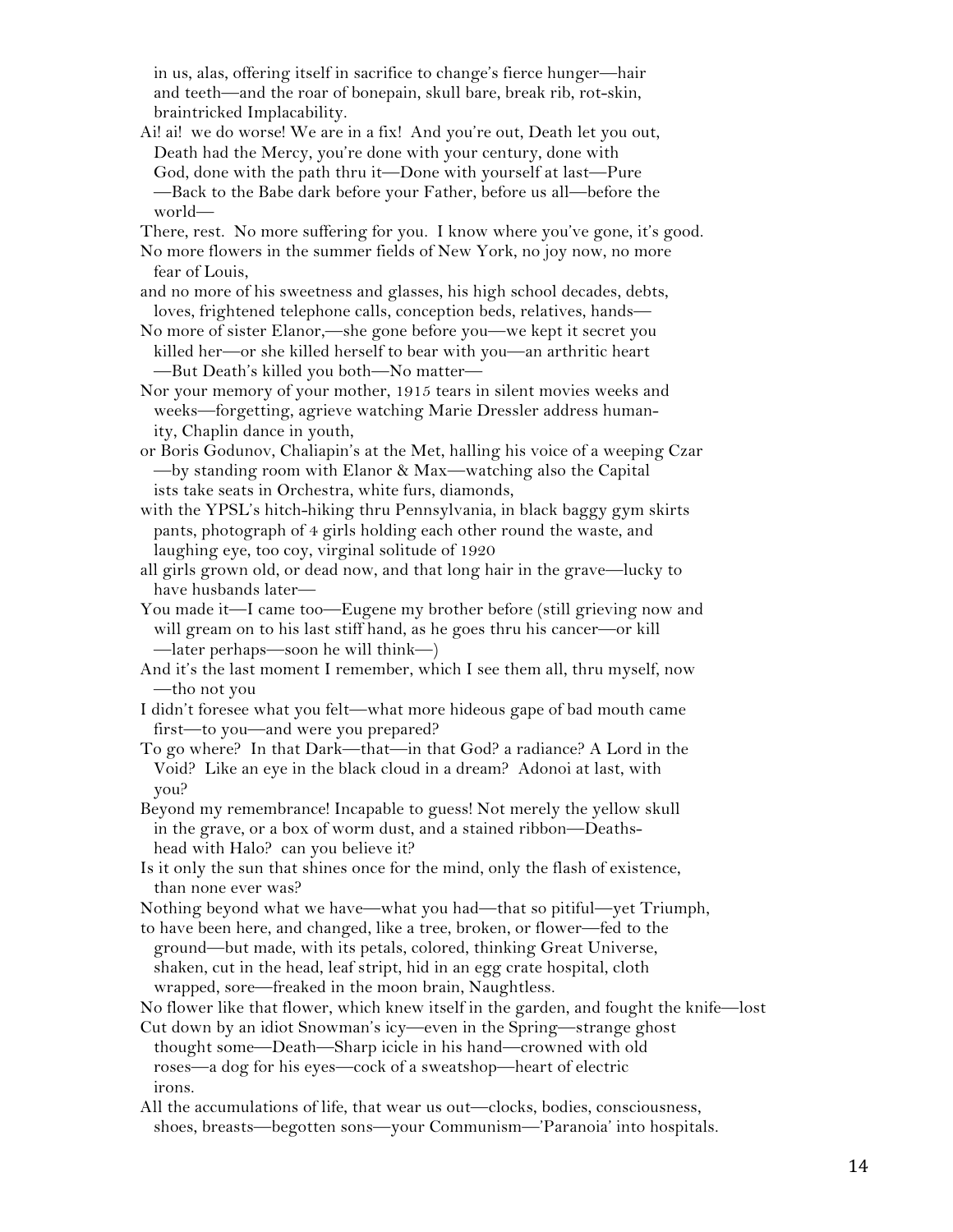You once kicked Elanor in the leg, she died of heart failure later. You of stroke. Asleep? within a year, the two of you, sisters in death. Is Eleanor happy?

- Max grieves alive in an office on Lower Broadway, lone large mustache over midnight Accountings, not sure. His life passes—as he sees—and what does he doubt now? Still dream of making money, or that might have made money, hired nurse, had children, found even your Immortality, Naomi?
- I'll see him soon. Now I've got to cut through to talk to you as I didn't when you had a mouth.
- Forever. And we're bound for that, Forever like Emily Dickinson's horses —headed to the End.
- They know the way—These Steeds—run faster than we think—it's our own life they cross—and take with them.

Magnificent, mourned no more, marred of heart, mind behind, married dreamed, mortal changed—Ass and face done with murder.

In the world, given, flower maddened, made no Utopia, shut under pine, almed in Earth, blamed in Lone, Jehovah, accept.

Nameless, One Faced, Forever beyond me, beginningless, endless, Father in death. Tho I am not there for this Prophecy, I am unmarried, I'm hymnless, I'm Heavenless, headless in blisshood I would still adore

Thee, Heaven, after Death, only One blessed in Nothingness, not light or darkness, Dayless Eternity—

Take this, this Psalm, from me, burst from my hand in a day, some of my Time, now given to Nothing—to praise Thee—But Death

This is the end, the redemption from Wilderness, way for the Wonderer, House sought for All, black handkerchief washed clean by weeping —page beyond Psalm—Last change of mine and Naomi—to God's perfect Darkness—Death, stay thy phantoms!

#### II

Over and over—refrain—of the Hospitals—still haven't written your history—leave it abstract—a few images

run thru the mind—like the saxophone chorus of houses and years remembrance of electrical shocks.

By long nites as a child in Paterson apartment, watching over your nervousness—you were fat—your next move—

By that afternoon I stayed home from school to take care of you once and for all—when I vowed forever that once man disagreed with my opinion of the cosmos, I was lost—

By my later burden—vow to illuminate mankind—this is release of particulars—(mad as you)—(sanity a trick of agreement)—

But you stared out the window on the Broadway Church corner, and spied a mystical assassin from Newark,

So phoned the Doctor—'OK go way for a rest'—so I put on my coat and walked you downstreet—On the way a grammarschool boy screamed, unaccountably—'Where you goin Lady to Death'? I shuddered—

and you covered your nose with motheaten fur collar, gas mask against poison sneaked into downtown atmosphere, sprayed by Grandma—

And was the driver of the cheesebox Public Service bus a member of the gang? You shuddered at his face, I could hardly get you on—to New York, very Times Square, to grab another Greyhound—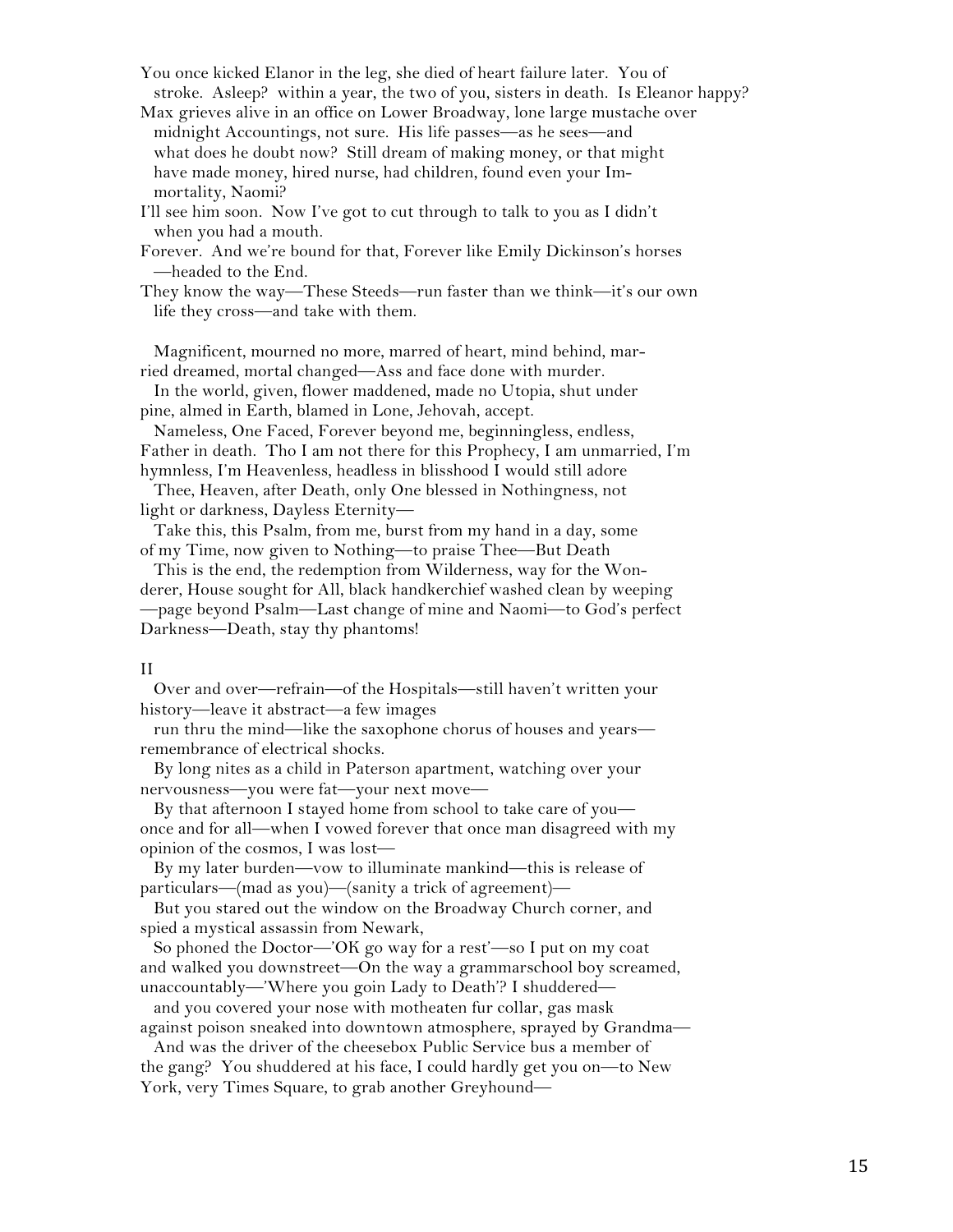### **The Road Not Taken** by Robert Frost

Two roads diverged in a yellow wood, And sorry I could not travel both And be one traveler, long I stood And looked down one as far as I could To where it bent in the undergrowth;

Then took the other, as just as fair, And having perhaps the better claim, Because it was grassy and wanted wear; Though as for that the passing there Had worn them really about the same,

And both that morning equally lay In leaves no step had trodden black. Oh, I kept the first for another day! Yet knowing how way leads on to way, I doubted if I should ever come back.

I shall be telling this with a sigh Somewhere ages and ages hence: Two roads diverged in a wood, and I-- I took the one less traveled by, And that has made all the difference.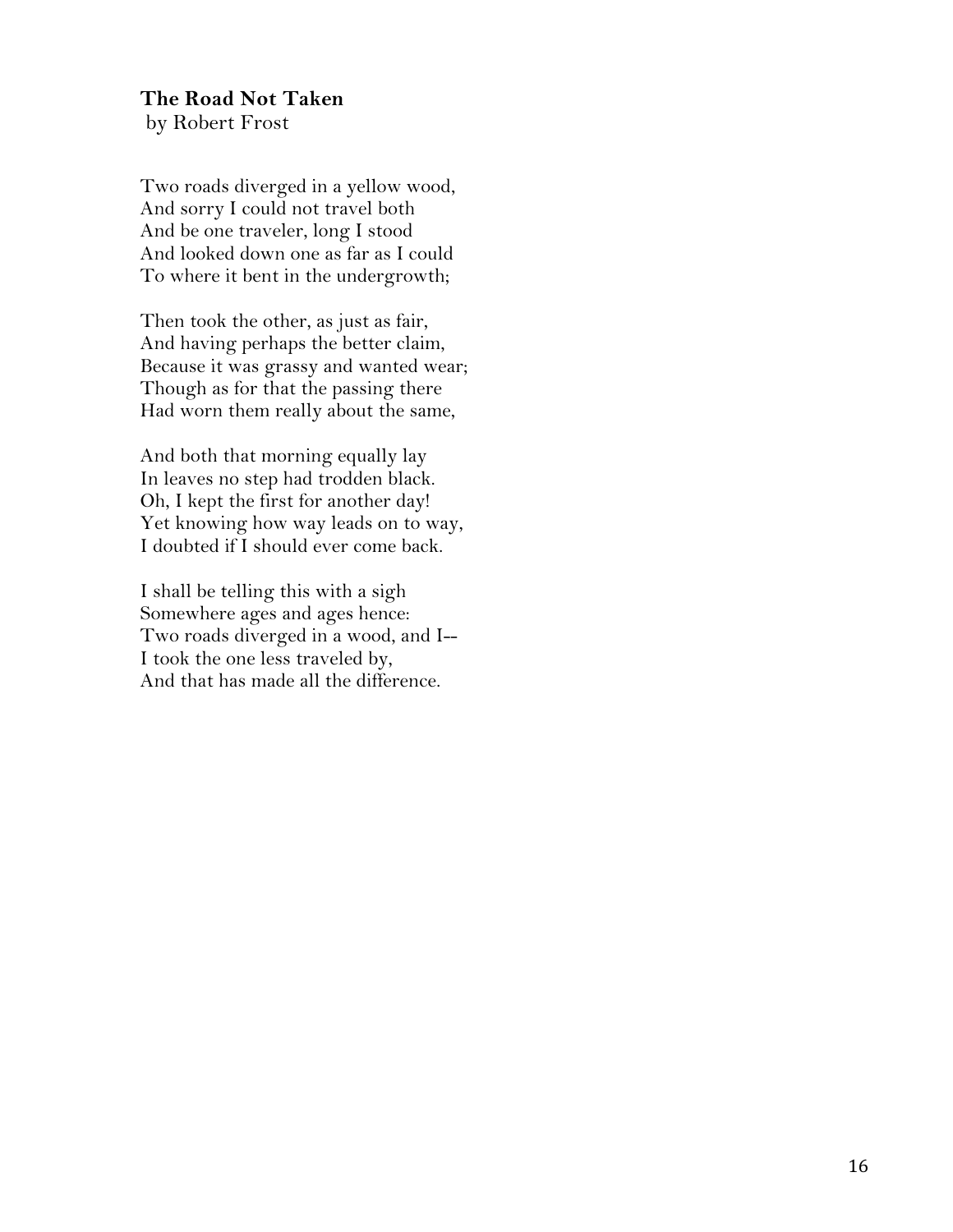### **When I Have Fears that I May Cease to Be**

by John Keats

When I have fears that I may cease to be Before my pen has glean'd my teeming brain, Before high piled books, in charact'ry, Hold like rich garners the full-ripen'd grain; When I behold, upon the night's starr'd face, Huge cloudy symbols of a high romance, And think that I may never live to trace Their shadows, with the magic hand of chance; And when I feel, fair creature of an hour! That I shall never look upon thee more, Never have relish in the faery power Of unreflecting love!—then on the shore Of the wide world I stand alone, and think Till Love and Fame to nothingness do sink.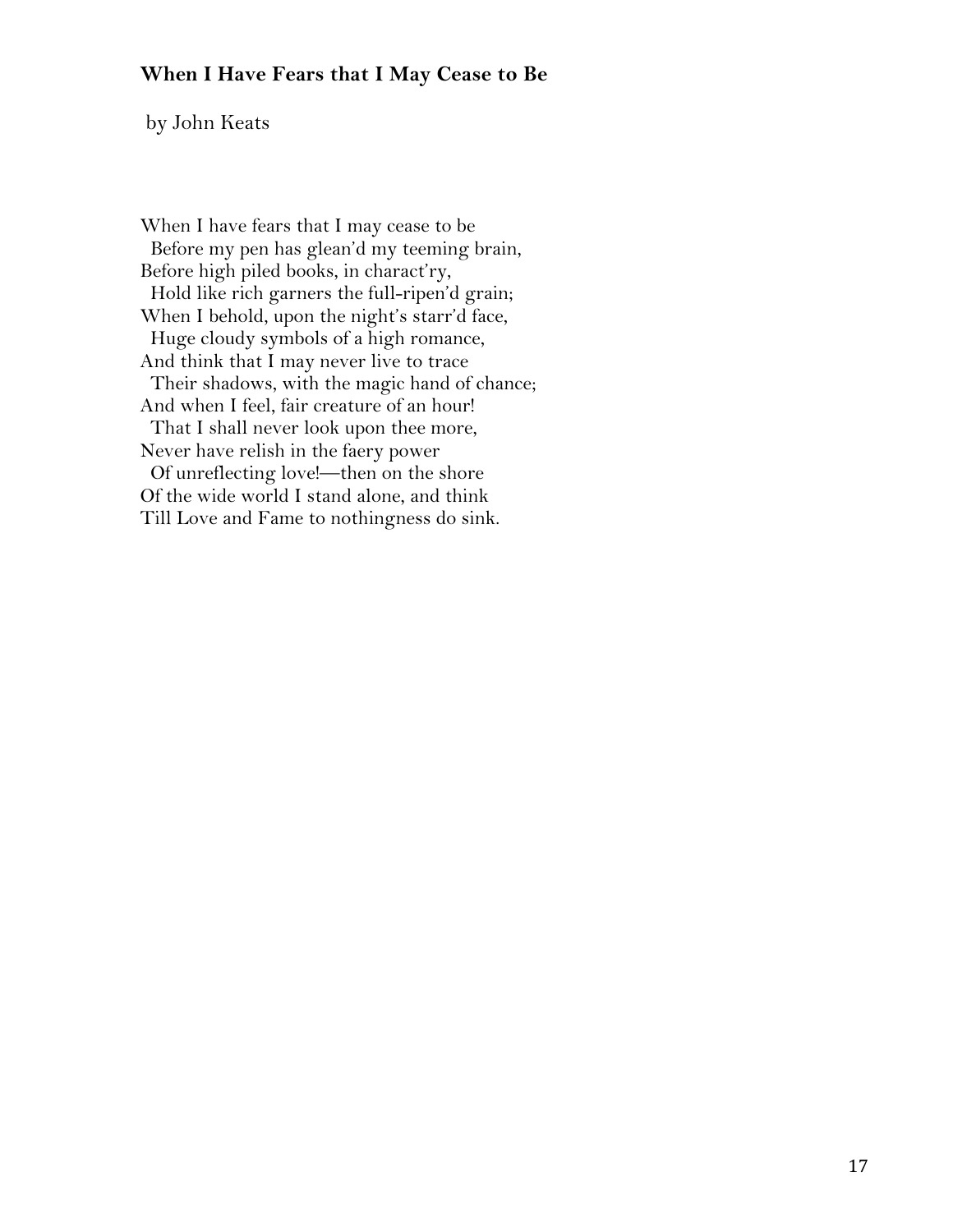### **To the Oracle at Delphi**

Lawrence Ferlinghetti *Read at Delphi, Greece, on March 21, 2001, UNESCO World Poetry Day*

Great Oracle, why are you staring at me, do I baffle you, do I make you despair? I, Americus, the American, wrought from the dark in my mother long ago, from the dark of ancient Europa-- Why are you staring at me now in the dusk of our civilization-- Why are you staring at me as if I were America itself the new Empire vaster than any in ancient days with its electronic highways carrying its corporate monoculture around the world And English the Latin of our days--

Great Oracle, sleeping through the centuries, Awaken now at last And tell us how to save us from ourselves and how to survive our own rulers who would make a plutocracy of our democracy in the Great Divide between the rich and the poor in whom Walt Whitman heard America singing

O long-silent Sybil, you of the winged dreams, Speak out from your temple of light as the serious constellations with Greek names still stare down on us as a lighthouse moves its megaphone over the sea Speak out and shine upon us the sea-light of Greece the diamond light of Greece

Far-seeing Sybil, forever hidden, Come out of your cave at last And speak to us in the poet's voice the voice of the fourth person singular the voice of the inscrutable future the voice of the people mixed with a wild soft laughter-- And give us new dreams to dream, Give us new myths to live by!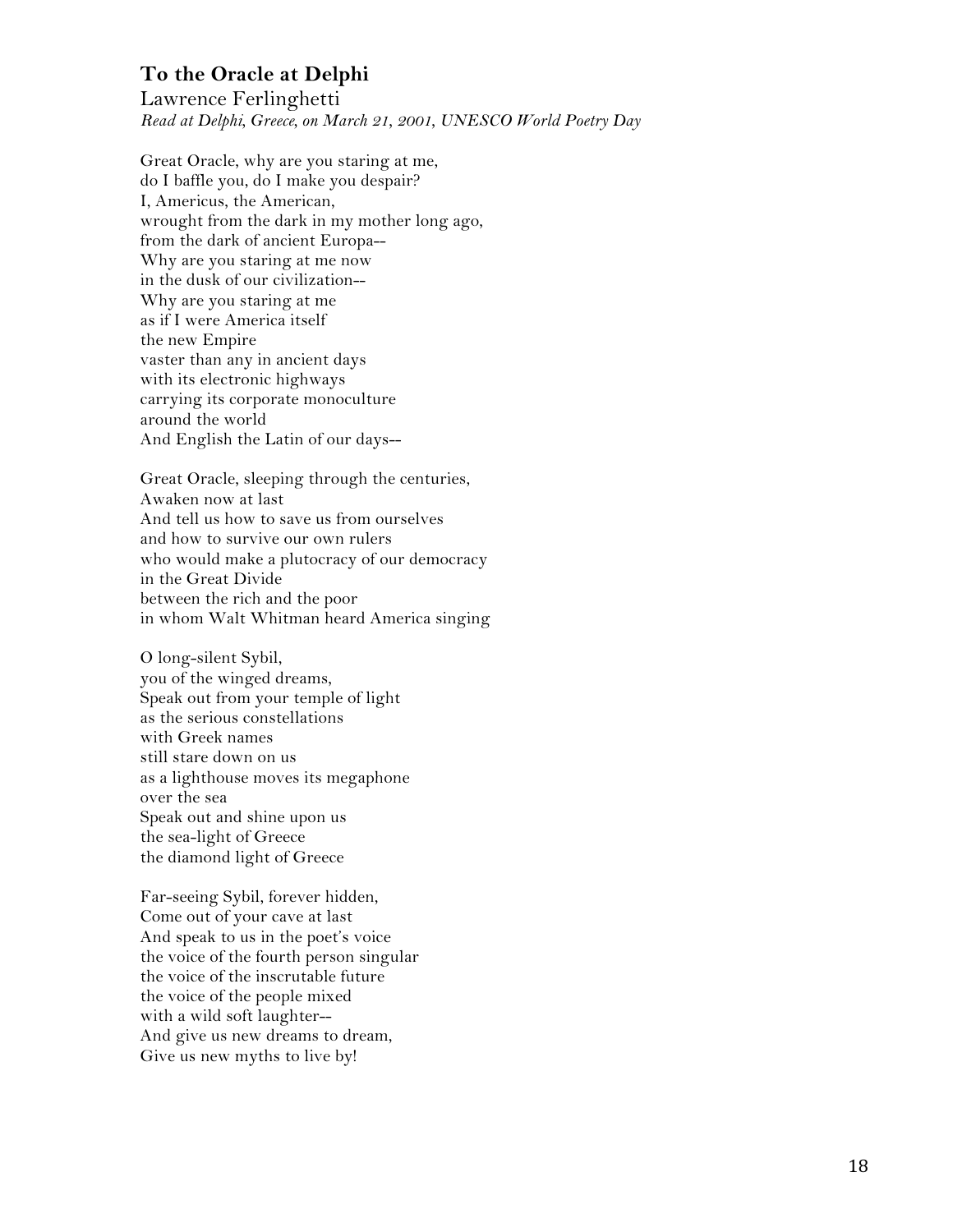# **A Song of Despair**

By Pablo Neruda

The memory of you emerges from the night around me. The river mingles its stubborn lament with the sea.

Deserted like the dwarves at dawn. It is the hour of departure, oh deserted one!

Cold flower heads are raining over my heart. Oh pit of debris, fierce cave of the shipwrecked.

In you the wars and the flights accumulated. From you the wings of the song birds rose.

You swallowed everything, like distance. Like the sea, like time. In you everything sank!

It was the happy hour of assault and the kiss. The hour of the spell that blazed like a lighthouse.

Pilot's dread, fury of blind driver, turbulent drunkenness of love, in you everything sank!

In the childhood of mist my soul, winged and wounded. Lost discoverer, in you everything sank!

You girdled sorrow, you clung to desire, sadness stunned you, in you everything sank!

I made the wall of shadow draw back, beyond desire and act, I walked on.

Oh flesh, my own flesh, woman whom I loved and lost, I summon you in the moist hour, I raise my song to you.

Like a jar you housed infinite tenderness. and the infinite oblivion shattered you like a jar.

There was the black solitude of the islands, and there, woman of love, your arms took me in.

There was thirst and hunger, and you were the fruit. There were grief and ruins, and you were the miracle.

Ah woman, I do not know how you could contain me in the earth of your soul, in the cross of your arms!

How terrible and brief my desire was to you! How difficult and drunken, how tensed and avid.

Cemetery of kisses, there is still fire in your tombs, still the fruited boughs burn, pecked at by birds.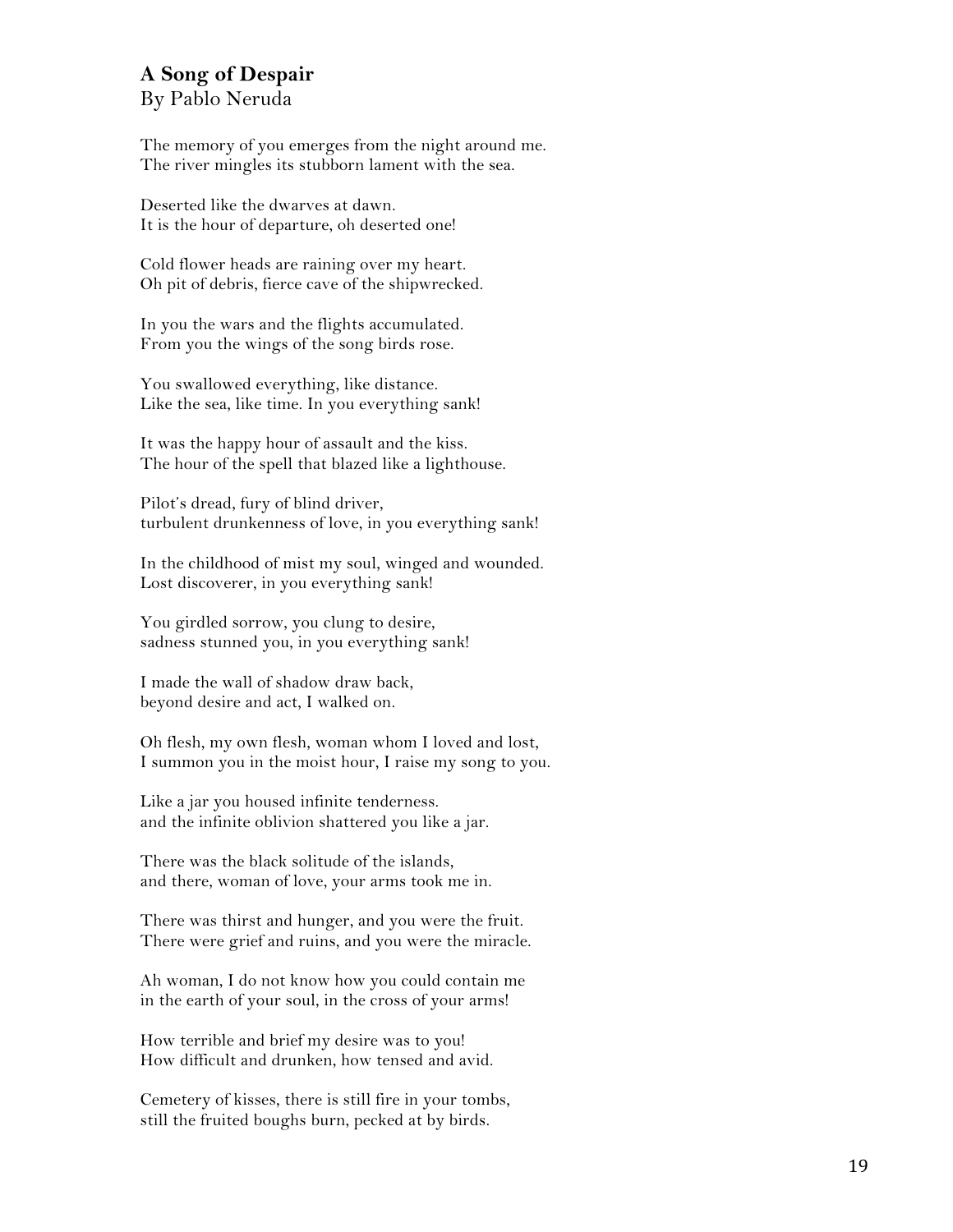Oh the bitten mouth, oh the kissed limbs, oh the hungering teeth, oh the entwined bodies.

Oh the mad coupling of hope and force in which we merged and despaired.

And the tenderness, light as water and as flour. And the word scarcely begun on the lips.

This was my destiny and in it was my voyage of my longing, and in it my longing fell, in you everything sank!

Oh pit of debris, everything fell into you, what sorrow did you not express, in what sorrow are you not drowned!

From billow to billow you still called and sang. Standing like a sailor in the prow of a vessel.

You still flowered in songs, you still brike the currents. Oh pit of debris, open and bitter well.

Pale blind diver, luckless slinger, lost discoverer, in you everything sank!

It is the hour of departure, the hard cold hour which the night fastens to all the timetables.

The rustling belt of the sea girdles the shore. Cold stars heave up, black birds migrate.

Deserted like the wharves at dawn. Only tremulous shadow twists in my hands.

Oh farther than everything. Oh farther than everything.

It is the hour of departure. Oh abandoned one!